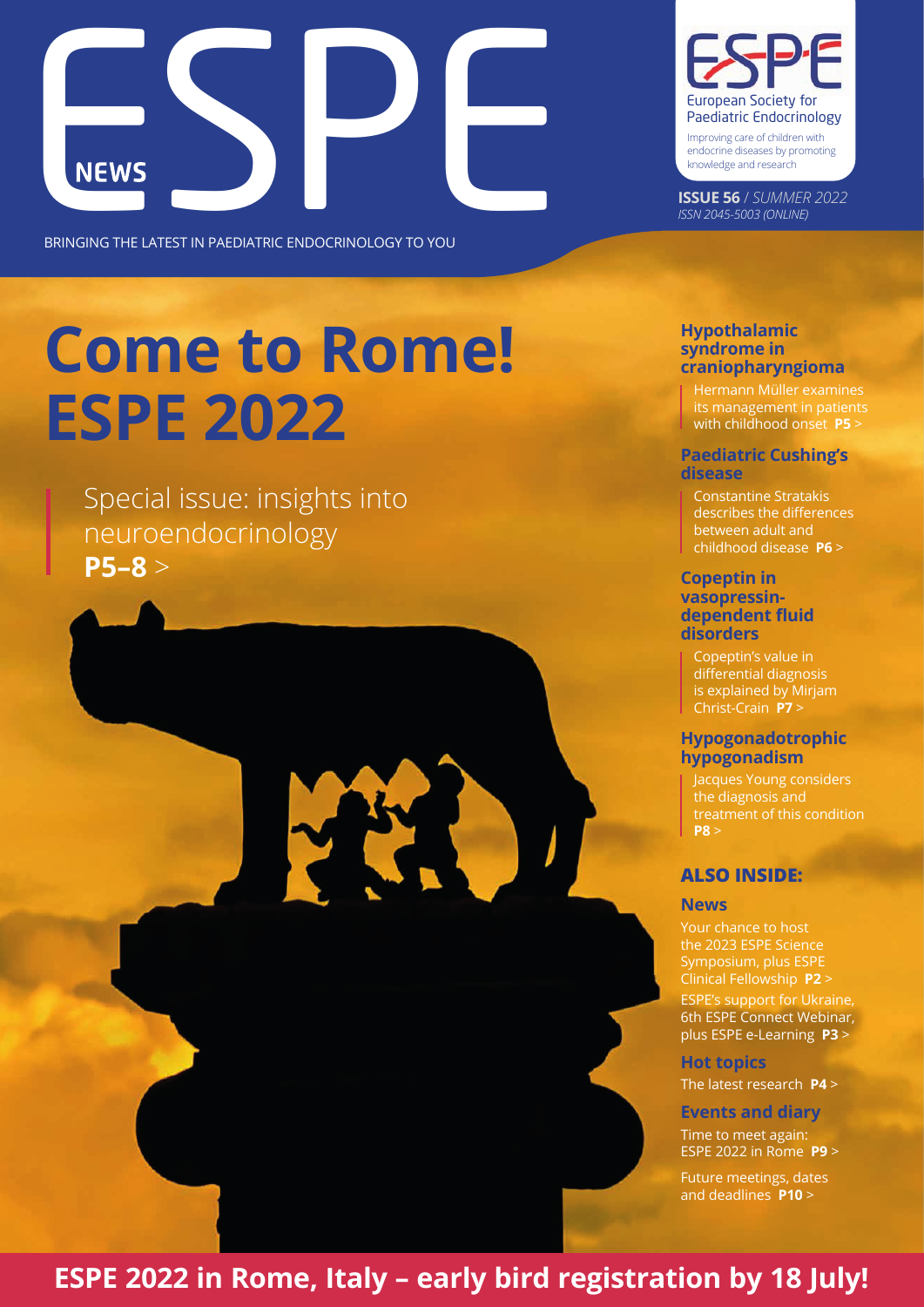# <span id="page-1-0"></span>**EDITORIAL** 2

# **Welcome**

**At last, we can look forward to gathering in person for the first time in 3 years, as ESPE holds its 60th Annual Meeting on 15–17 September in Rome, Italy. Make sure you register by 18 July, to benefit from the early bird delegate rates.**

This issue of *ESPE News* focuses not only on the Meeting, but also on neuroendocrinology and the pituitary. The authors of three of our four feature articles are, in fact, speakers at ESPE 2022. You can get an impression of the depth and diversity of talks at the ESPE Meeting by looking at the sessions listed on **[page 9](#page-8-0)** and, in greater detail, at **[www.espe2022.org](http://www.espe2022.org)**.

On **[page 5](#page-4-0)**, Hermann Müller explains how survivors of craniopharyngioma may suffer from severe, lasting effects caused by hypothalamic damage, as he discusses the pathophysiology and management of hypothalamic syndrome in patients with childhood-onset disease. He concludes that some novel therapeutic approaches provide future hope for hypothalamic dysfunction and obesity.

Paediatric Cushing's disease differs from the condition seen in adult patients in a number of ways, and Constantine Stratakis describes these differences on **[page 6](#page-5-0)**. His article examines diagnosis, treatment and genetics, and gives a taste of what to expect in his Meet the Expert session in September at ESPE 2022.

Mirjam Christ-Crain will give a plenary lecture on 'Copeptin in vasopressin-dependent fluid disorders' at ESPE 2022. On **[page 7](#page-6-0)**, she writes about copeptin's potential in the differential diagnosis of various disorders, as a prelude to further discussions at the Meeting.

On **[page 8](#page-7-0)**, Jacques Young discusses the challenges in diagnosis and management of congenital hypogonadotrophic hypogonadism, along with the underlying genetics and the implications for the increasing number of patients who proceed to have children, through assisted reproduction. You can also hear him speak at ESPE 2022.

As we all hope for peace in Ukraine, you can read about the positive action ESPE is taking to support those affected (**[page 3](#page-2-0)**). Also, don't miss the opportunity to join with your colleagues in applying to hold next year's ESPE Science Symposium (see right). As always, there are numerous other events and activities to look forward to, with full diary dates on **[page 10](#page-9-0)**. Happy reading!

## **Sarah Ehtisham**

**Editor,** *ESPE News* [Sarah.Ehtisham@mediclinic.ae](mailto:Sarah.Ehtisham@mediclinic.ae)

**OPPORTUNITIES**

PPORTUNITIES

## **ESPE 2022**

15–17 September 2022, Rome, Italy

Register before 18 July to benefit from the early bird registration rates for ESPE 2022.





FIND OUT MORE ON **[PAGE 9](#page-8-0)**

# **Your chance to host the ESPE Science Symposium 2023**

The ESPE Science Symposium disseminates new scientific knowledge in the paediatric endocrinology community. By promoting networking between clinicians and researchers, it reduces the gap between research and patient care.

It is run by a Local Organising Committee, led by an ESPE member. They can choose the symposium topic, which must be attractive to researchers in basic, translational and clinical research. One session will be dedicated to the patient perspective, organised with patient representatives or a patient advocacy group.

Applications from ESPE Working Groups, either individually or jointly, are welcomed.

**Apply now to host the 2023 event.** Full details, including the financial support provided by ESPE to organisers and delegates, are available at the web address below.



Apply to host by **24 June 2022**

See **[www.eurospe.org/education/espe-science](http://www.eurospe.org/education/espe-science-symposium-apply-to-host)[symposium-apply-to-host](http://www.eurospe.org/education/espe-science-symposium-apply-to-host)**

# **ESPE Clinical Fellowship**

The ESPE Clinical Fellowship was heavily affected by the COVID-19 pandemic throughout 2020 and 2021, with members of the 2019–2020 intake unable to complete their Fellowships until 2022.

Thankfully, due to the hard work of the ESPE Clinical Fellowship Committee, the graciousness of the ESPE Clinical Fellowship hosts, and the patience and resilience of the Fellows themselves, 13 of the 15 recipients have now finished their valuable visits. The successes and impact of this intake are presented in a new executive report, which you can read to find out how the Fellowship can shape your career and your practice at your home institution.

**GRANTS**

GRAI

**NTS** 

See **[www.eurospe.org/media/2871/](http://www.eurospe.org/media/2871/clinical-fellowship-executive-report-2019-20-intake-final.pdf) [clinical-fellowship-executive-report-2019-20](http://www.eurospe.org/media/2871/clinical-fellowship-executive-report-2019-20-intake-final.pdf) [intake-final.pdf](http://www.eurospe.org/media/2871/clinical-fellowship-executive-report-2019-20-intake-final.pdf)**

*Cover image: Cris Foto/Shutterstock*

**ESPE NEWSLETTER** / ISSUE 56 / SUMMER 2022



**ESPE** 

**online…**

Keep an eye on the latest ESPE news and activities at **[www.eurospe.org](http://www.eurospe.org)** You can also follow ESPE on Facebook and Twitter

 **[/EuroSPE](https://www.facebook.com/EuroSPE)**

**[/EuroSPE](https://www.twitter.com/EuroSPE)**

**Editorial Board:** Meghna Chawla Antje Garten Rakesh Kumar María Salomón Estébanez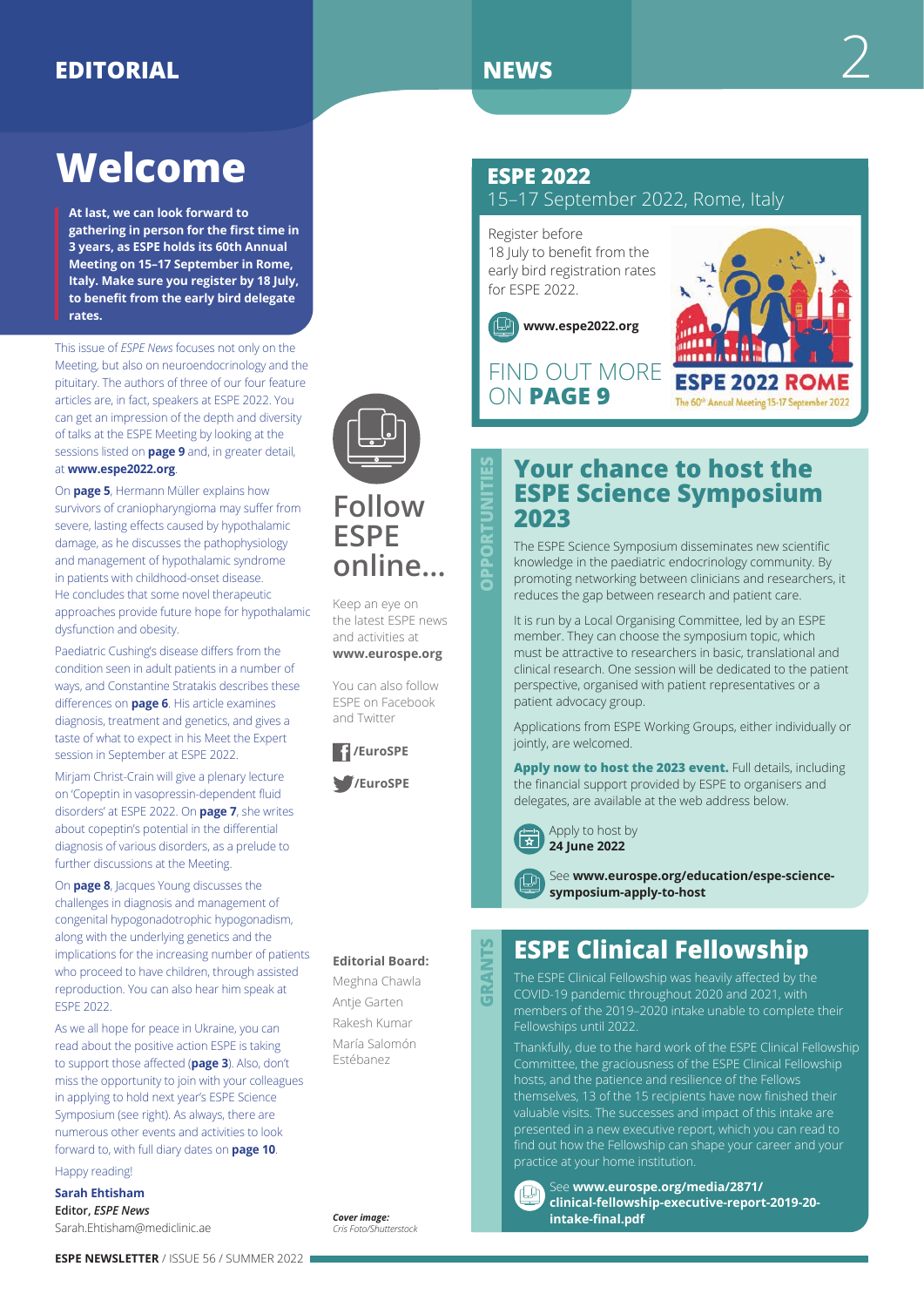## <span id="page-2-0"></span>**YOUR SOCIETY RESOURCES**



# **ESPE stands with Ukraine**

The ESPE Council has carefully considered how our Society should respond to the situation in Ukraine and how best to support the healthcare and welfare of Ukrainian children, as well as to assist our colleagues who care for them.

#### **ESPE's action plan**

- **•** We have arranged a 6-month supply of endocrine medications for Ukrainian children with endocrine disorders, based on the list provided by the Ukrainian Association for Paediatric Endocrinologists.
- **•** We are offering free ESPE membership for 2022 to practising Ukrainian paediatric endocrinologists, and free online access to ESPE 2022 for Ukrainian ESPE members.
- **•** For as long as the war continues, we have decided not to hold ESPE events in Russia or Belarus, and not to accept grant applications from employees of Russian or Belarusian institutions, or to consider them for membership of ESPE committees.

A dedicated section of the ESPE website has been created to provide updates on the actions taken by ESPE, and useful information for professionals and affected patients and their parents. We hope for rapid resolution of the war in Ukraine and the restoration of peace.

See additional information at **[www.eurospe.org/about/](http://www.eurospe.org/about/espe-response-to-war-in-ukraine) [espe-response-to-war-in-ukraine](http://www.eurospe.org/about/espe-response-to-war-in-ukraine)**

# **Hypothalamic dysfunction in childhood ESPE Science Symposium 2022**

Princess Máxima Center, Utrecht, The Netherlands, 7–8 October 2022

This 2-day event will discuss the aetiology of genetic and acquired hypothalamic dysfunction in childhood, its consequences and new ways of management to improve outcome.

We will also focus on building new networks and collaboration within ESPE and Europe, together with patient organisations and Endo-ERN.



Find out more at **[www.eurospe.org/education/espe](http://www.eurospe.org/education/espe-science-symposium-2022-hypothalamic-dysfunction-in-childhood)[science-symposium-2022-hypothalamic-dysfunction](http://www.eurospe.org/education/espe-science-symposium-2022-hypothalamic-dysfunction-in-childhood)[in-childhood](http://www.eurospe.org/education/espe-science-symposium-2022-hypothalamic-dysfunction-in-childhood)**





## **Supporting this issue's theme**

Within **Courses in paediatric endocrinology and diabetes**:

- **•** the chapter **Pituitary** includes a section on **Hypopituitarism** and two cases: Nikola, an 8-year-old boy with early-onset obesity, and Ryan, a neonate with low blood sugar
- **•** the chapter **Growth and growth regulation** contains data and cases regarding growth hormone deficiency.

**Healthcare in resource limited settings** and **ESPE Caucasus & Central Asia School** also contain resources on growth hormone deficiency.

# **News in e-Learning**

The European Accreditation Council for Continuing Medical Education (CME) is currently reviewing our demonstration, offering 30 CME credit points of online learning.



See **[www.espe-elearning.org](http://www.espe-elearning.org)**. Registration is free of charge

# **Patient leaflet translations**

We thank all the individuals and societies who have helped translate ESPE's patient information leaflets. The leaflets are now available in Arabic, English, French, Spanish and Ukrainian.



You can download the leaflets from **[www.eurospe.org/patients](http://www.eurospe.org/patients)**

To help with translation see **[www.eurospe.org/news/item/15324](http://www.eurospe.org/news/item/15324)**



# **6th ESPE Connect Webinar**

13 July 2022 16.00 CEST/15.00 BST

The next ESPE Connect Webinar will be on the subject of **congenital adrenal hyperplasia**. Further details will follow.

See **[www.eurospe.org/education/webinar-series](http://www.eurospe.org/education/webinar-series)**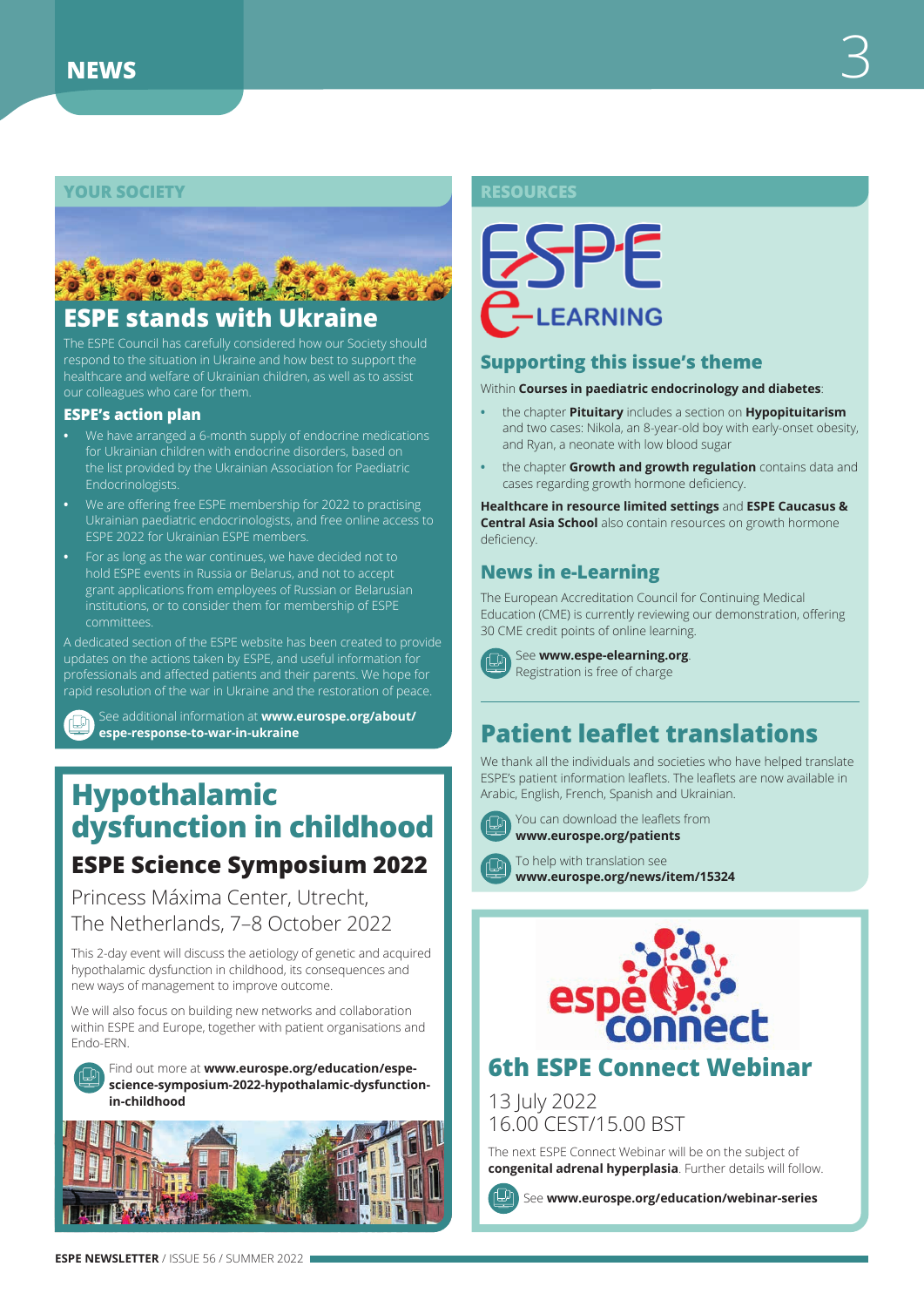# <span id="page-3-0"></span>**Bringing you recent highlights from the world of research**

# **Kisspeptin receptor as a therapeutic target in steatohepatitis**

Non-alcoholic fatty liver disease (NAFLD) currently affects approximately 25% of the global population. NAFLD is linked to obesity and type 2 diabetes and is characterised by increased accumulation of fat in the liver. In a proportion of patients, NAFLD can further progress to the inflammatory non-alcoholic steatohepatitis (NASH), which can lead to the development of fibrosis, cirrhosis and hepatocarcinoma. No approved pharmacological therapies are currently available for NAFLD and NASH.

Kisspeptins and the kisspeptin receptor are well known for their role in regulating reproduction, but have so far not been implicated in the pathogenesis of NAFLD. Guzman *et al.* show that a deletion of the kisspeptin receptor in a dietary mouse model of NAFLD worsened hepatic steatosis. Conversely, activation of the kisspeptin receptor protected against steatosis and counteracted fibrosis in a diet-induced mouse NASH model by activating AMPactivated kinase, a master regulator of energy metabolism. The kisspeptin receptor could therefore be a new therapeutic option for the treatment of NASH.

**Read the full article at Guzman** *et al.* **2022**  *Journal of Clinical Investigation* **e145889**

# **Salt supplementation in CAH**

International guidelines recommend salt supplementation in infants with classic congenital adrenal hyperplasia (CAH). Using the international CAH registry (i-CAH), the use of salt supplementation was investigated in 331 children with classic CAH from 13 countries.

Salt supplementation was given to 61% of patients. Children who were treated with salt had lower hydrocortisone dosages in the neonatal period and lower fludrocortisone dosages between 1.5 and 4.5 months of age. No differences in weight, length and blood pressure were observed between subgroups. However, all children showed an increase in body mass index during the first 3 years of life, nearly half of the cohort had hypertensive blood pressure readings within the first 1.5 years of life, and there was also a decrease in mean height and an increased difference between height and parental target height during the first 6−9 months after birth.

This study suggests that salt supplementation during the first 3–6 months of life may allow reduction of hydrocortisone and fludrocortisone dosage, which may help to reduce later life co-morbidities associated with glucocorticoid and mineralocorticoid treatment.



**Read the full article at Neumann** *et al.* **2022** *European Journal of Endocrinology* **186 587–596**

## **Teamwork, targets, technology and tight control**

Most children with type 1 diabetes mellitus (T1DM) do not meet the International Society for Pediatric and Adolescent Diabetes recommendations for glycated haemoglobin (HbA1c) of <7%. The Hvidoere study and SWEET registry have shown the value of target setting in lowering HbA1c. Continuous glucose monitoring (CGM) technology has also been demonstrated to lower HbA1c and improve diabetes control, and there is evidence that early good glycaemic control influences the HbA1c trajectory.

The 4T programme – teamwork, targets, technology and tight control – was developed to intensify diabetes management in the first year, to improve outcomes. Newly diagnosed children were offered CGM within 1 month of diagnosis, allowing their team to remotely monitor their glucose levels. Their HbA1c was significantly lower in the first year post-diagnosis compared with historical controls (–0.58% by 12 months) and use of remote monitoring lowered the HbA1c further (–0.14%). The increase in HbA1c seen between months 4 and 12 post-diagnosis was lower in the 4T cohort. By 12 months post-diagnosis, 53% of youth in the 4T programme achieved an HbA1c of <7% compared with only 28% in the historical cohort. This study emphasises the importance of precision medicine, teamwork, technology, intensified education and target setting in diabetes care.

**Read the full article at Prahalad** *et al.* **2022** *Journal of Clinical Endocrinology & Metabolism* **107 998–1008**

# **Weekly versus daily GH**

A multicentric, randomised, controlled, open-label phase 2 trial among prepubertal children with growth hormone deficiency (GHD) evaluated the efficacy, safety and tolerability of onceweekly somapacitan and once-daily GH over 3 years.

Children with GHD (*n*=59) were randomised to four groups who received somapacitan at 0.04mg/kg per week (*n*=14), 0.08mg/kg per week (*n*=15) or 0.16mg/kg per week (*n*=14) or daily GH (equivalent to 0.238mg/kg per week; *n*=14) subcutaneously during the first year, after which all subjects on somapacitan received 0.16mg/kg per week.

In the 53 subjects who completed 3 years of treatment, the change in height velocity standard deviation score from baseline to year 3 was comparable between the somapacitan 0.16/0.16mg/kg per week group, the pooled somapacitan groups, and daily GH. The mean insulin-like growth factor levels were similar in all groups during the study period, and there were no clinically significant adverse effects in any group.



#### **Read the full article at Sävendahl** *et al.* **2022** *Journal of Clinical Endocrinology & Metabolism* **107 1357–1367**

Several other long-acting GH formulations are currently in development. For an overview, see Pampanini *et al.* 2022 *Hormone Research in Paediatrics* doi: 10.1159/000523791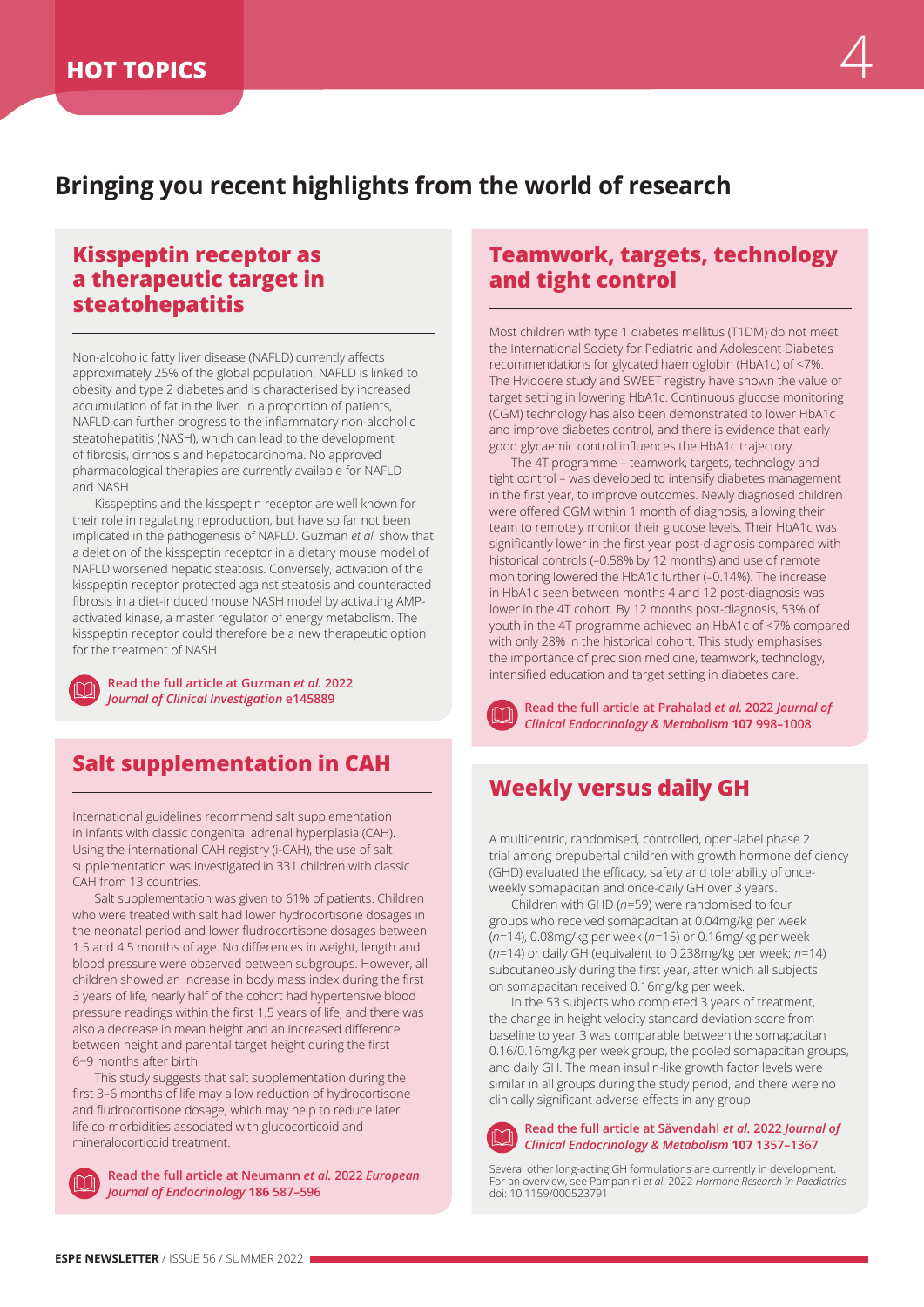# <span id="page-4-0"></span>**Hypothalamic syndrome in craniopharyngioma**

Hermann Müller examines the pathophysiology and management of hypothalamic syndrome in patients with childhood-onset craniopharyngioma.

Although craniopharyngiomas are of low grade histological dignity, survivors may suffer from devastating consequences caused by hypothalamic damage. This leads to a typical clinical manifestation called 'hypothalamic syndrome'. Disease- and/or treatment-related hypothalamic damage can lead to disturbed feelings of hunger–satiety and thirst, decreased energy expenditure, behavioural problems, disturbances of circadian rhythm, temperature dysregulation, and pituitary dysfunction.<sup>1</sup>

#### **Hypothalamic dysfunction**

Hypothalamic function is regulated by a complex network. The ventromedial hypothalamus (VMH) and arcuate nucleus (AN) regulate hunger, satiety and energy balance. Insulin, ghrelin, glucagon-like peptide 1 (GLP-1) and leptin are key hormones in the regulation of energy balance and signalling to the VMH and AN. Oxytocin is a peptide hormone that is produced in the hypothalamus and secreted by the posterior lobe of the pituitary gland. Oxytocin is released in the brain and modulates social bonding, memory, cognition, social behaviour, appetite and metabolism.

Symptoms related to hypothalamic dysfunction, such as hypothalamic obesity, psychosocial disorders (obsessive compulsive disorders) and sleep disturbances, have been found at diagnosis in at least 35% of patients with childhoodonset craniopharyngioma. After treatment, the prevalence of hypothalamic dysfunction increases drastically, with some studies reporting levels of up to 65–80%.

The degree and extent of hypothalamic dysfunction are strongly correlated with the degree of obesity.<sup>2</sup> In 2011, Müller *et al.* reported a magnetic resonance imaging grading system for pre-surgical hypothalamic involvement and surgical hypothalamic dysfunction in childhood craniopharyngioma, to illustrate the relationship between surgical lesions of the anterior region plus the region behind the mammillary bodies and post-operative weight gain.3 Sterkenburg *et al.* illustrated that patients with hypothalamic involvement of their craniopharyngioma develop a significant increase in body mass index standard deviation score during the first year after diagnosis.<sup>4</sup>

As well as the severe obesity, hypothalamic dysfunction may be characterised by behavioural disturbances, rage outbursts and extensive daytime sleepiness.

#### **Treatment of hypothalamic obesity**

Hypothalamic obesity is one of the most serious manifestations of hypothalamic syndrome. As there is currently no effective treatment, survivors may develop morbid obesity and its consequences, such as sleep apnoea, cardiac problems and immobility, in combination with severe behavioural problems.<sup>5,6</sup> The morbid obesity in these patients is the result of impairment in satiety regulation and energy expenditure.<sup>1,6</sup> In combination with a distorted sympathetic activity, patients have an overactivated parasympathetic system, which results in

*Prevention of hypothalamic obesity is most* 

*effective, thus hypothalamussparing therapeutic approaches should be the main focus in these patients"*

temperature regulation disturbances, reduced heart rate and excessive daytime sleepiness.<sup>1,6</sup>

The obesity itself is usually unresponsive to conventional treatment efforts, such as lifestyle modifications, and may, therefore, require pharmacological intervention. Currently, there remains no consensus regarding the optimal pharmacotherapy. Reported pharmacotherapeutic interventions for hypothalamic obesity can be divided into four categories: (a) stimulants, (b) antidiabetic agents, (c) hypothalamic–pituitary substitution therapy and (d) others, such as oxytocin or octreotide.

Considering each of these, amphetamines, such as dextroamphetamine and methylphenidate, seem to be effective by increasing physical activity, but previous studies only reported on short term effects.<sup>6</sup> Long term (side) effects have not yet been evaluated. The second group, antidiabetic agents (such as GLP-1 analogues) are given to modulate insulin sensitivity. Thirdly, hypopituitarism should be treated according to the clinical expertise of an endocrinologist, with the use of guidelines. To optimise weight control, glucocorticoid over-replacement should be avoided, and levothyroxine should be substituted to achieve free thyroxine levels in the middle to upper half of the reference range.

However, thus far, none of these pharmacotherapeutic interventions has proved to be effective in a controlled randomised trial setting in patients with childhood-onset craniopharyngioma and hypothalamic obesity over a prolonged follow-up period.7

Surgical bariatric intervention studies are scarce in children and adults after craniopharyngioma.5,6 Roux-en-Y gastric bypass showed the best results, including a total of six studies and fourteen patients, of whom all showed improvement in their body mass index.6 All of these studies had a small sample size. Post-operative complications, such as vomiting, diarrhoea, dumping syndrome and band readjustment, are frequently reported.5,6 Bariatric treatment is invasive, and treatment with irreversible bariatric interventions, such as Roux-en-Y gastric bypass, remains controversial in the paediatric population.

#### **Conclusion**

The late sequelae of craniopharyngioma can be severe, mainly caused by the consequences of hypothalamic dysfunction, and may lead to decreased quality of life. Prevention of hypothalamic obesity is most effective, thus hypothalamus-sparing therapeutic approaches should be the main focus in these patients.

When hypothalamic dysfunction has already occurred due to the tumour itself, and hypothalamic obesity cannot be prevented, some novel therapeutic approaches provide promising perspectives for hypothalamic dysfunction and obesity, although none of these studies has been proven to be effective, based on randomised controlled trials.

#### **Hermann L Müller**

*Department of Pediatrics and Pediatric Hematology/Oncology, University Children's Hospital, Carl von Ossietzky University, Klinikum Oldenburg AöR, Oldenburg, Germany*

#### **References**

- 1. Müller *et al.* 2019 *Nature Reviews Disease Primers* **5** 75. 2. Elowe-Gruau *et al.* 2013 *Journal of Clinical Endocrinology & Metabolism* **98** 2376–2382.
- 
- 
- 3. Müller et al. 2011 European Journal of Endocrinology **165** 17–24.<br>4. Sterkenburg et al. 2015 Neuro-Oncology **17 1**029–1038.<br>5. Müller 2020 Endocrinology & Metabolism Clinics of North America **49** 533–552.<br>6. van Iersel
- 
- 7. Müller *et al.* 2022 *Nature Reviews Disease Primers* **8** 24.

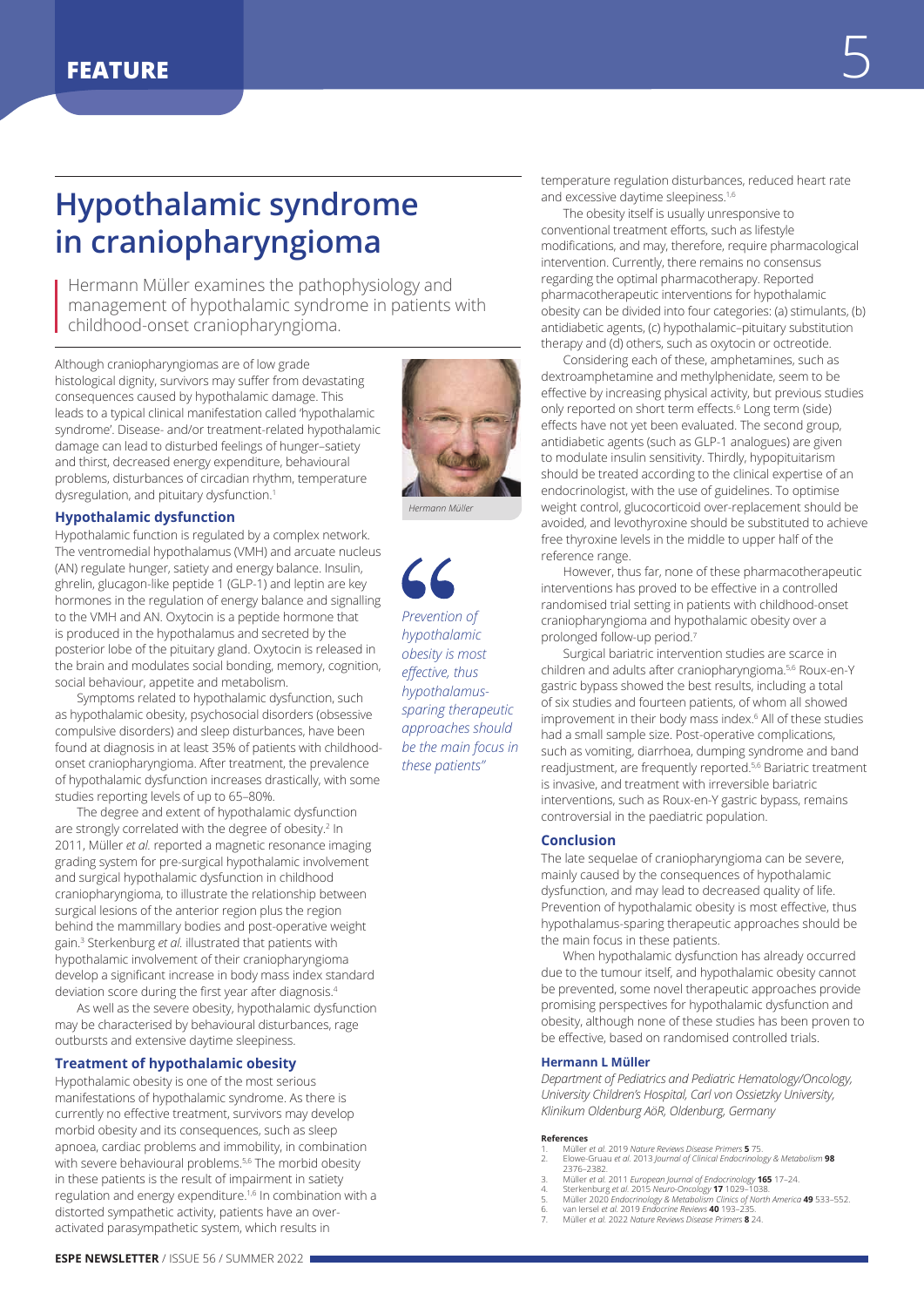# <span id="page-5-0"></span>**Paediatric Cushing's disease**

Cushing's syndrome in childhood differs in a number of ways from the condition seen in adult patients, as Constantine Stratakis describes.



*Constantine Stratakis*

*Symptoms that are less commonly seen in children include sleep disruption, mental changes and muscle weakness"*

By far the most common type of Cushing's syndrome has an exogenous cause, such as medication.<sup>1</sup> Endogenous causes are rare; they are all associated with a tumour of one form or another. For pre-pubertal children, and certainly for toddlers, the adrenals are more commonly the cause of endogenous Cushing's syndrome, whereas pituitary tumours are more often to blame in older children. Ectopic sources of Cushing's syndrome (a site other than the pituitary or adrenal) are extremely rare in children. Overall, there is a female to male predominance, which decreases with younger age. Cushing's disease refers to disease caused by pituitary adenomas only.

#### **Presentation of Cushing's disease**

The single most important symptom, shared by almost every patient with Cushing's disease, is weight gain. Fat accumulation leads to glucose intolerance and, depending on the body's individual predisposition, diabetes, which further exacerbates the vicious cycle of fat accumulation, increased insulin levels and insulin resistance, and (due to the rise in insulin but also due to excess cortisol directly) increased appetite.

#### **Differences between children and adults**

It is common for children with Cushing's disease to show an increase in rate of weight gain accompanied by a decrease in growth rate (linear height), due to decreased growth hormone (GH) secretion. This is often easily detected in the growth charts of children with Cushing's syndrome. Other symptoms include rounded face, reddened cheeks, acne, headache, excess hair growth (fine downy hair on cheeks, arms and legs), purplish-pink stretch marks (more common in older children), darkened skin around neck and armpit areas, easy bruising, development of pubic hair

at a younger age than usual, irregular or absent menstrual periods and high blood pressure. Compared with adults with Cushing's syndrome, symptoms that are less commonly

seen in children include sleep disruption, mental changes and muscle weakness. Although many adults with Cushing's syndrome report a change in mental status that affects their job performance, children with the syndrome do not usually report problems in school performance, until, interestingly, after surgery.

#### **Diagnosing Cushing's disease in children**

A review of the child's growth chart is essential. If the growth chart shows an increase in the rate of weight gain and a decrease in the rate of linear growth (height velocity) over the same time period, then further evaluation and monitoring are needed to determine the cause. Other diagnostic testing in children with Cushing's disease is similar to that in adults.

#### **Treating Cushing's disease**

Pituitary adenomas are usually removed by transsphenoidal surgery. Due to the highly specialised nature of this surgery, referral to a neurosurgeon who is experienced in this procedure is recommended.<sup>2</sup> In some patients, treatment with one or more medications that control or block cortisol production may be given on a short term basis. In patients where surgery has failed (or if they were not good candidates for surgery, which is very rare in children but more frequent in adults), radiation therapy is indicated.

Various studies report that, a year after surgical cure of paediatric Cushing's syndrome, most children had lost weight and body mass and their height and growth velocity had increased.<sup>3</sup> However, final adult height is often impaired (by at least an inch (25mm)).

Many children and adolescents recovering from Cushing's disease experience changes in cognitive performance that can be stressful for both the child and the parents.4 The brain is affected by prolonged exposure to abnormally high cortisol levels and, once the cortisol levels are normalised, there is a period of readjustment. Symptoms reported by some children and adolescents include difficulty concentrating and problems with memory that may affect their academic performance for an indeterminate period. It is important to provide appropriate educational and psychological resources for the child or adolescent during this period. Adult patients, especially young adults, experience mood changes too, and their overall sense of well-being is affected, even years after treatment and cure.

#### **Genetics of Cushing's disease**

We have identified several hereditary diseases associated with genetic predisposition to the development of Cushing's disease (multiple endocrine neoplasia types 1 and 4, McCune–Albright syndrome, Carney complex, succinate dehydrogenase mutations and others). It is expected that more genes or other genetic factors will be identified, which may lead to better and targeted medical treatments.<sup>5</sup>

#### **Conclusion**

There have been significant improvements in both testing and imaging over the last 20 years in the diagnosis of Cushing's disease. These include better magnetic resonance imaging and higher specificity cortisol assays. Our understanding of effects on immunity and other systems has also increased.<sup>6</sup> But more needs to be done, especially in detecting small tumours of the pituitary gland.

#### **Constantine A Stratakis**

*Director, Human Genetics & Precision Medicine, IMBB, FORTH, Heraklion, Crete; Chief Scientific Officer, ELPEN Inc. and Director, ELPEN Research Institute, Athens, Greece; and Senior Investigator (retired), NICHD, NIH, Bethesda, MD, USA*

#### **References**

- 
- 1. Fleseriu et al. 2021 *Lancet Diabetes & Endocrinology* **9** 847–875.<br>2. Tatsi *et al. 2*021 *Clinical Endocrinology 95 856–886.*<br>3. Valdés et al. 2021 *European Journal of Endocrinology* **184** 179–18
- 
- 4. Keil *et al.* 2022 *Clinical Endocrinology* **96** 569–577. 5. Tatsi *et al.* 2020 *Best Practice & Research: Clinical Endocrinology & Metabolism* **34** 101418.
	- 6. Hwang *et al.* 2022 *Journal of Allergy & Clinical Immunology* **149** 302–314.

*Constantine Stratakis will talk on 'Paediatric Cushing's disease' at ESPE 2022 (see [page 9](#page-8-0)).*

*Typical body shape of a paediatric patient with Cushing's syndrome.*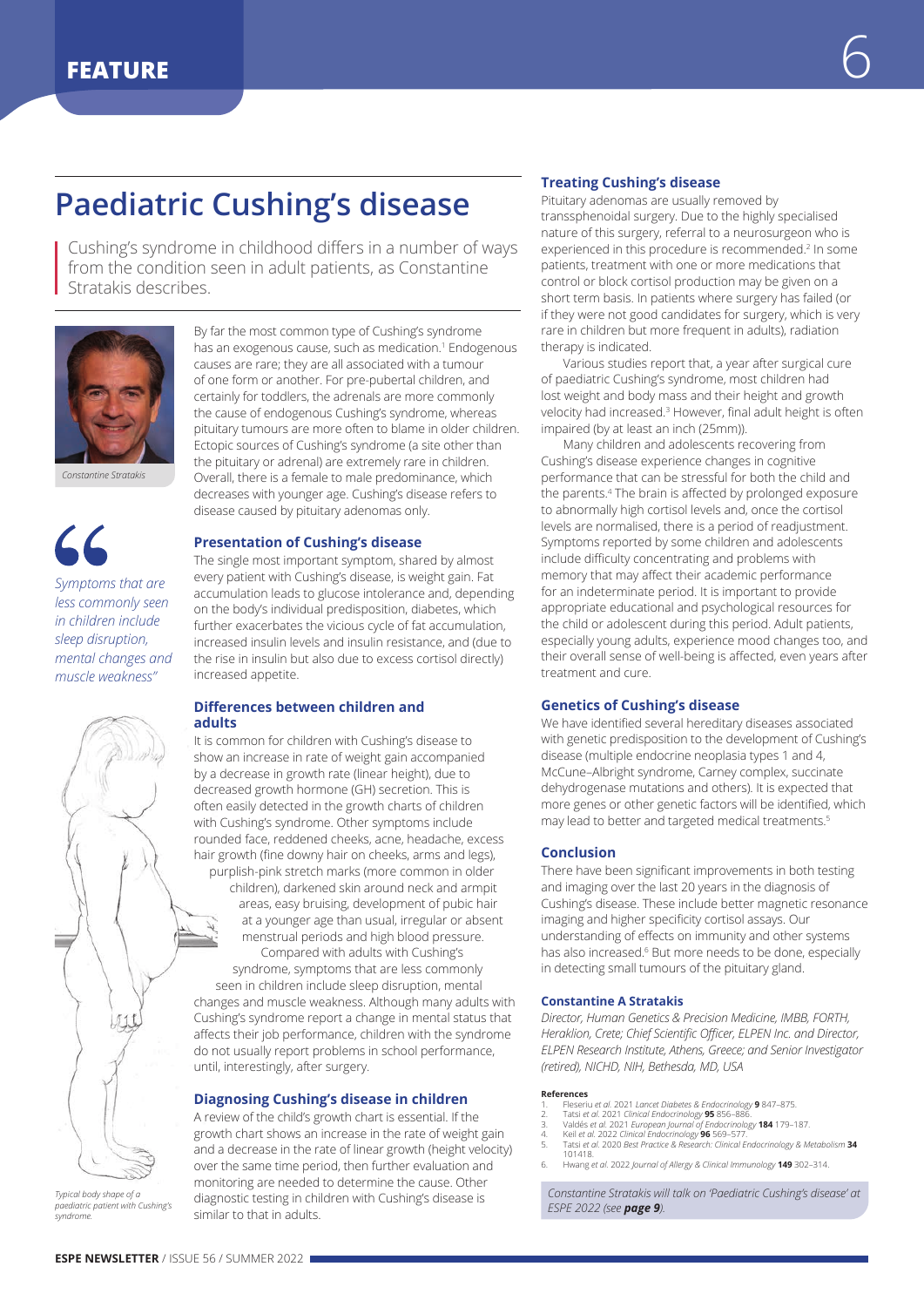# <span id="page-6-0"></span>**Copeptin in vasopressindependent fluid disorders**

Mirjam Christ-Crain discusses copeptin's value in the diagnosis of vasopressin-dependent fluid disorders: diabetes insipidus and the syndrome of inappropriate antidiuresis (SIAD).



*Mirjam Christ-Crain* 

*Copeptin has been found to be a stable, sensitive and simple-to-measure surrogate marker of AVP release. As such, it has great potential in the differential diagnosis of various conditions"*

Arginine vasopressin (AVP) is a peptide composed of nine amino acids that is synthesised in magnocellular neurones located in two discrete areas of the hypothalamus: the supraoptic and paraventricular nuclei. The physiological function of AVP is homeostasis of fluid balance, vascular tonus and regulation of the endocrine stress response.

AVP is difficult to measure, due to complex pre-analytical requirements and for technical reasons. Therefore, despite a great expectation that AVP would become a routine clinical marker in the differentiation of fluid disorders, measurement of AVP has never entered everyday practice.

Copeptin is the C-terminal part of the vasopressin precursor (see Figure), and has been shown to mirror AVP concentrations in blood. In contrast to vasopressin, it can be easily measured with a sandwich immunoassay and is stable *ex vivo*. In recent years, copeptin has therefore been found to be a stable, sensitive and simple-to-measure surrogate marker of AVP release. As such, it has great potential in the differential diagnosis of various conditions.

#### **Polyuria polydipsia syndrome**

The polyuria polydipsia syndrome describes a spectrum of disorders characterised by insufficient AVP synthesis or efficacy, ultimately resulting in inadequate urine concentration and increased urine output (hypotonic polyuria), usually accompanied by a compensatory increase in fluid intake (polydipsia), to preserve body fluid homeostasis.

- We need to differentiate between three entities: (a) central diabetes insipidus due to inadequate
- secretion, and usually deficient synthesis of, AVP in the hypothalamic neurohypophyseal system in response to osmotic stimulation
- (b) nephrogenic diabetes insipidus due to renal insensitivity or inappropriate response to normal pituitary AVP secretion
- (c) excessive fluid intake, which can, per se, also cause polyuria despite intact AVP secretion and renal response – referred to as primary polydipsia; this can result from either an abnormality in the thirst mechanism, or from psychiatric disorders, in which case it is often referred to as psychogenic polydipsia.

Differentiation of these disorders is important, since treatment strategies vary and wrong treatment can have deleterious consequences. However, the differential diagnosis is challenging. For decades, the water deprivation test was the diagnostic gold standard, but its interpretation



*The cleavage of pre-provasopressin generates copeptin as well as vasopressin.*

is often misleading and the test is cumbersome for patients due to the long thirsting period.

New osmotic and non-osmotic stimulation tests measuring copeptin will be shown and discussed in my forthcoming presentation at ESPE 2022. First, we have recently shown that osmotic stimulation with hypertonic saline raises copeptin levels in patients with primary polydipsia, but not in patients with central diabetes insipidus.1 This new test has a superior diagnostic accuracy to the water deprivation test in differentiating between central diabetes insipidus and primary polydipsia.

Secondly, we have shown that a non-osmotic test using arginine infusion also has a high diagnostic accuracy, with a better tolerability than the hypertonic saline test.2 The arginine would be especially attractive for the differential diagnosis of polyuria and polydipsia in children.

#### **Hyponatraemia, particularly SIAD**

Hyponatraemia, defined as a serum sodium concentration <135mmol/l, is the most common electrolyte disorder encountered in hospitalised patients, with a prevalence as great as 15–30%. In as many as two thirds of cases, SIAD appears to be the underlying cause of hyponatraemia.

The differential diagnosis of hyponatraemia is, again, challenging. My presentation will also discuss copeptin's potential, in patients with SIAD, to be a new marker in the differential diagnosis of hyponatremia and its possible value in predicting neoplastic SIAD.

#### **Mirjam Christ-Crain**

*Professor of Endocrinology, Diabetes and Metabolism, University of Basel, and Deputy Head of the Endocrine Clinic and Head of the Department of Clinical Research, University Hospital of Basel, Switzerland*

#### **References**

1. Fenske *et al.* 2018 *New England Journal of Medicine* **379** 428–439. 2. Winzeler *et al.* 2019 *Lancet* **394** 587–595.

*Mirjam Christ-Crain will talk on 'Copeptin in vasopressindependent fluid disorders' at ESPE 2022 (see [page 9](#page-8-0)).*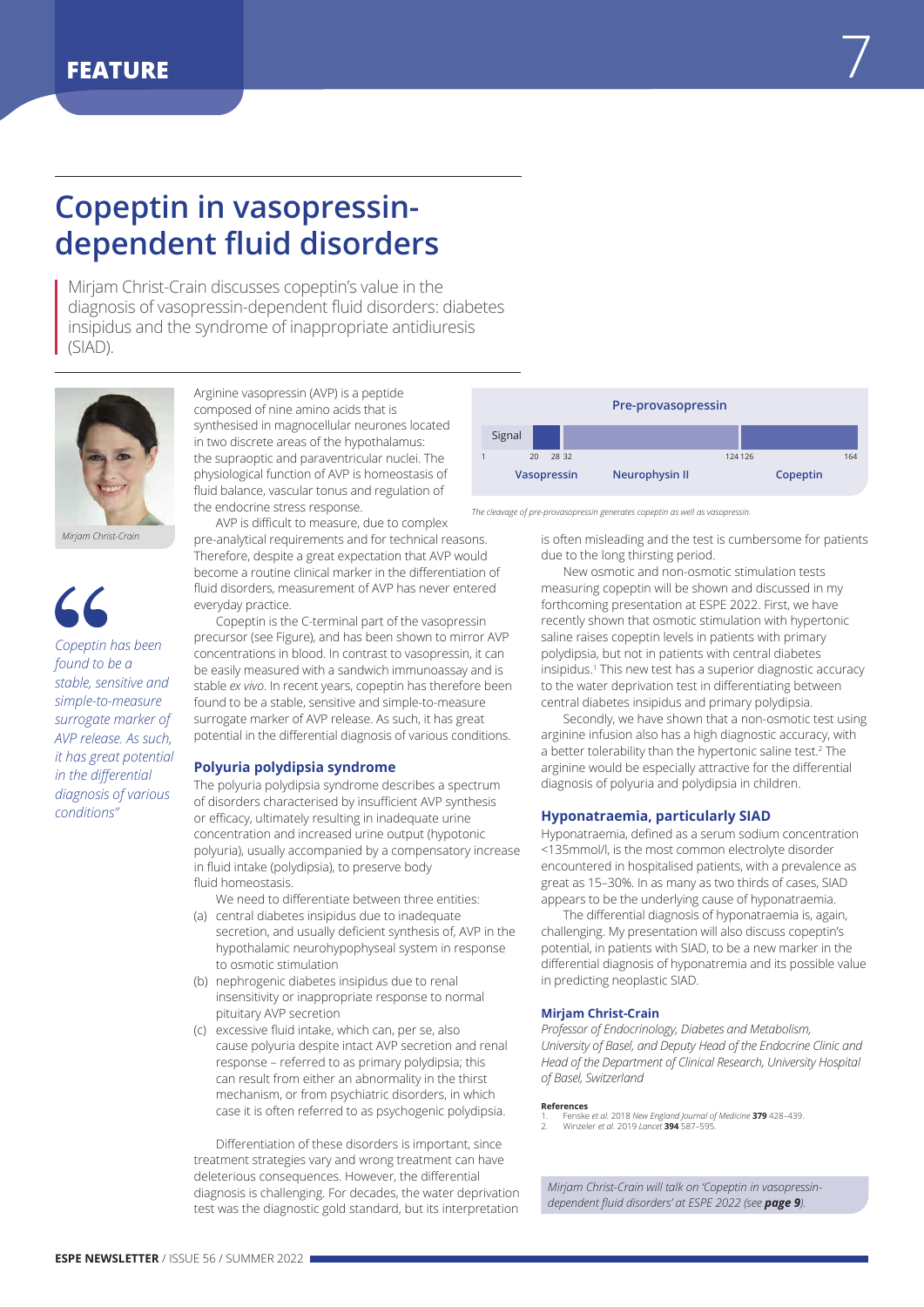# <span id="page-7-0"></span>**Congenital hypogonadotrophic hypogonadism**

Jacques Young discusses the diagnosis, management and genetics of the various forms of this condition.



*Jacques Young*

*The genetic architecture is now known to be far more complex than previously thought. Classic Mendelian transmission was initially proposed as the main model, yet this is not the case in a significant number of familial and sporadic cases"*

*Jacques Young will talk on 'Diagnosis and management of congenital hypogonadotrophic hypogonadism' at ESPE 2022 (see [page 9](#page-8-0)).*

Congenital (or isolated) hypogonadotrophic hypogonadism (CHH/IHH) and Kallmann syndrome (KS) are rare diseases that prevent normal pubertal development and cause infertility in affected men and women.<sup>1</sup> In CHH/IHH, the gonadotrophin deficiency and gonadal impairment exist from the time of fetal development and, in the majority of cases, persist throughout life.<sup>2</sup>

#### **Diagnosis**

In females, CHH/IHH/KS is usually diagnosed in the teenage years, because of primary amenorrhoea, with absent or partial pubic hair and breast development, depending on the severity of the deficit in gonadotrophins and, thus, in ovarian steroids.<sup>1,3</sup>

In boys, diagnosing CHH/IHH is sometimes challenging, particularly when differentiating from common causes of delayed puberty with impaired gonadotrophin secretion, such as constitutional delay of growth and puberty (CDGP).<sup>4</sup> Differentiating CHH/IHH from CDGP is easier in cases when the clinical presentation of CHH is complex (hypopituitarism) and/or syndromic (CHH/IHH with associated non-reproductive phenotypes), as in KS where CHH/IHH is associated with anosmia. A history of cryptorchidism and/or micropenis also provides significant clues to a CHH diagnosis, as these clinical signs are rare in boys with CDGP.

For decades, investigators and clinicians have sought dynamic tests (gonadotrophin-releasing hormone (GnRH) or human chorionic gonadotrophin) or biomarkers (inhibin B) to distinguish CHH from CDGP in boys.<sup>4</sup> However, GnRHstimulated luteinising hormone (peak) and basal inhibin B levels are variable in both CHH and CDGP, with significant overlap. Both parameters therefore lack specificity and sensitivity to efficiently discriminate CHH/IHH from CDGP. This reflects the varying degree of gonadotrophin deficiency inherent to CHH/IHH.

These two diagnostic procedures may thus misdiagnose partial forms of isolated (non-syndromic) CHH, allowing them to be erroneously considered as CDGP.4 We therefore consider that the search for an inhibin B threshold should give way to a more probabilistic approach, where the clinician is aware of the diagnostic uncertainty.

#### **Management**

With appropriate hormonal therapy, male and female patients with CHH/IHH can develop secondary sexual characteristics, maintain normal sex hormone levels and a healthy sexual life, and achieve fertility.<sup>1</sup> Different regimens of treatment with several administrative routes exist and have been reviewed.<sup>1</sup> The choice of treatment depends on the therapeutic goal, the timing of treatment, and the preference of each patient. It must be emphasised that randomised controlled trials of hormonal treatment in CHH are scarce, and data on clinical observational studies

are also limited. Dogmatic attitudes should therefore be avoided.

Paediatric endocrinologists need to be aware that CHH/IHH/KS does not negatively affect stature in adulthood regardless of sex, clinical form (normosmic CHH versus KS) or genetic aetiology.<sup>5</sup> Men and women with CHH/KS are, on average, taller than the general population, exceed their mid-parental target height, and males with CHH/KS have greater adult stature than unaffected brothers. Earlier replacement therapy does not negatively impact adult stature but solely makes it closer to mid-parental target height. Late treatment could produce a taller than predicted adult stature.

The modest increase in adult stature associated with late treatment is often obtained at the expense of a detriment in quality of life, lack of masculinisation or feminisation of CHH/IHH/KS adolescents, and suboptimal bone mass peak acquisition.<sup>6</sup>

#### **Genetic aspects**

A large number of loci (more than 30 genes) underlying CHH/IHH/KS have been discovered in the past 30 years.1,7 These genes account for roughly 50% of identified cases.<sup>1,7</sup> The genetic architecture is now known to be far more complex than previously thought. Classic Mendelian transmission was initially proposed as the main model, yet this is not the case in a significant number of familial and sporadic cases.

Over the past nearly 10 years, genetic assessment of patients with CHH/IHH/KS has increasingly used massively parallel next-generation sequencing, allowing simultaneous analysis of tens to thousands of genes, depending on whether targeted exome or whole exome sequencing is used.<sup>1,7</sup> Consequently, detecting more than one rare but potentially deleterious variant in a given patient (oligogenism/potential oligogenism) is becoming increasingly common.

In male and female patients with CHH/IHH/KS, the infertility carries a good prognosis, and increasing numbers of patients are now able to have children, through medically assisted procreation.<sup>1,3</sup> Because these are genetic diseases, they can be transmitted to patients' offspring, and patients and their families should be informed of this risk and given genetic counselling.

CHH/IHH/KS are phenotypically and genetically heterogeneous, and the risk of transmission depends on the gene or combination of genes responsible. Inheritance which is classically Mendelian with variable penetrance or oligogenic is more complex and renders genetic counselling more difficult.<sup>7</sup> Evaluation of newborns from parents with CHH/KS is systematically performed in our centre, as part of a transgenerational management.

#### **Jacques Young**

*University Paris-Saclay, Orsay, Department of Reproductive Endocrinology, Bicêtre Hospital, Le Kremlin-Bicêtre, and INSERM UMR-U1185, Paris-Saclay University, Le Kremlin Bicêtre, France*

#### **References**

- 
- 1. Young *et al. 2019 Endocrine Reviews 40 669–710.*<br>2. Bouvattier *et al. 2011 Nature Reviews Endocrinology 8 172–182.<br>3. Bry-Gauillard et <i>al. 2017 Journal of Clinical Endocrinology & Metabolism* **102**<br>
- 
- 4. Mosbah et al. 2020 Human Reproduction **35** 2312–2322.<br>5. Maione et al. 2020 European Journal of Endocrinology **182** 185.<br>6. Ostertag et al. 2021 Journal of Clinical Endocrinology & Metabolism **106**
- e3312–e3326. 7. Maione *et al.* 2018 *European Journal of Endocrinology* **178** R55–R80.

**ESPE NEWSLETTER** / ISSUE 56 / SUMMER 2022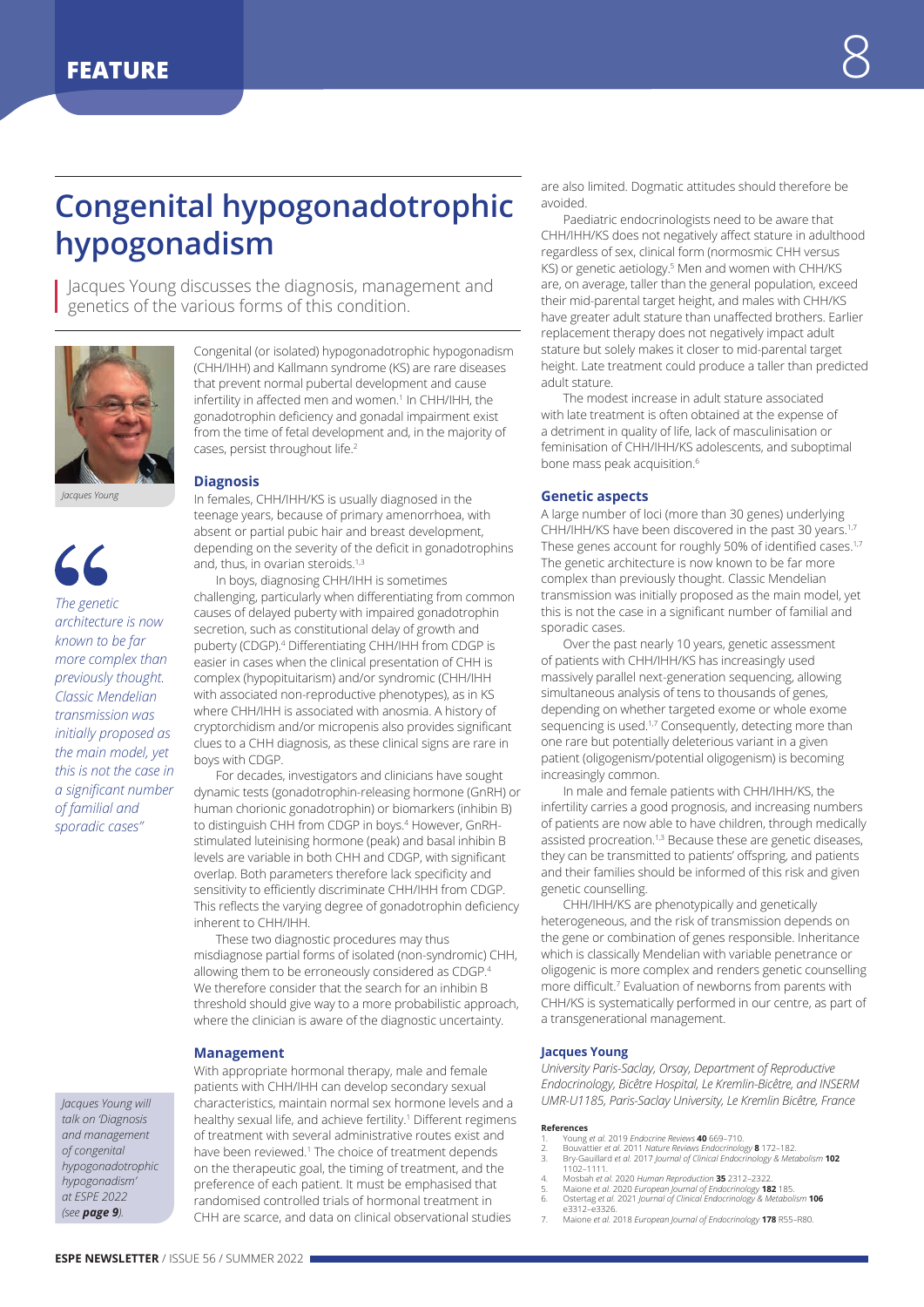<span id="page-8-0"></span>

# **ESPE 2022**

15–17 September 2022 Rome, Italy

# **Personalised medicine in paediatric endocrinology**

Join us in Rome, Italy, this September for the **60th Annual ESPE Meeting**. The ESPE Programme Committee has created an exciting and robust programme, covering basic science, translational research and clinical care, offering you the very best update in the field of paediatric endocrinology.

## The meeting's theme, '**Personalised medicine**

**in paediatric endocrinology**', reflects a new dawn in our discipline, as innovative approaches become available to investigate diseases in childhood. We welcome all our speakers, who will engage with and stimulate us in exciting plenary lectures, symposia, Meet the Expert and 'How do I…?' sessions: we will learn from the most experienced international colleagues in their fields,. Controversy and Novel Advances sessions will challenge our ways of thinking. Oral communications and physical and electronic posters will bring topical diversity and insight from senior and junior voices in the field alike.

**The deadline for early bird registration is 18 July**, so sign up today, to benefit from these discounted rates, and make sure that you reserve your place at ESPE 2022.

## **Avoid fraudulent websites**

Fraudulent websites have been in operation, selling fake registration to ESPE 2022. The ESPE website (at **[www.eurospe.org](http://www.eurospe.org)** or **[www.espe2022.org](http://www.espe2022.org)**) is the only official website where you can register to attend ESPE 2022.



# Early bird registration deadline **18 July 2022 (23.59 BST) [www.espe2022.org](http://www.espe2022.org)**

## **Plenary lectures**

- **Potentialities of gene therapy in paediatric endocrinology** Alessandro Aiuti (Italy)
- **Prevention of type 1 diabetes in children** Ezio Bonifacio (Germany)
- **• Copeptin in vasopressin-dependent fluid disorders** Mirjam Christ-Crain (Switzerland)
- **Precision medicine in diabetes** Anna L Gloyn (USA)
- **Growth: genetic determinates of height** loel N Hirschhorn (USA)
- **• How science can benefit from philosophy** Lucie Laplane (France)
- **• Nutritional control of growth and puberty** Stephen O'Rahilly (UK)
- **• Novel advances in obesity** Uberto Pagotto (Italy)

### **Meet the Expert**

- **• Initial evaluation of a suspected difference or disorder of sex development** Faisal Ahmed (UK)
- **Management of NAFLD and treatment of NASH** Bertrand Cariou
- **• Challenges in the care of transgender and gender-diverse youth** Daniel Klink (The Netherlands)
- **• Endocrine consequences and management of anorexia nervosa** Karen Miller (USA)
- **• Using androgens during infancy, childhood and adolescence** Alan Rogol (USA)
- **• Paediatric Cushing's disease** Constantine Stratakis (USA)
- **• The key role of physical activity against cardiometabolic risk in childhood obesity** Giuliana Valerio (Italy)
- **• Diagnostics and management of hyperandrogenism in childhood and adolescence** Raimo Voutilainen (Finland)

## **How do I…**

- **• Manage a child with severe obesity?** Erica Akker (The Netherlands)
- **Diagnose and manage primary adrenal insuffiency?** Donatella Capalbo (Italy)
- **• Manage a child with hypoparathyroidism?** Rachel Gafni (USA)
- **• Manage communication with families after onset of type 1 diabetes?** Karin Lange (Germany)
- **• Manage a child with disproportionate short stature?**  Štěpánka Průhová (Czech Republic)
- **Replace oestrogens in Turner syndrome?** Theo Sas (The Netherlands)

## **See the full programme at [www.espe2022.org](http://www.espe2022.org)**